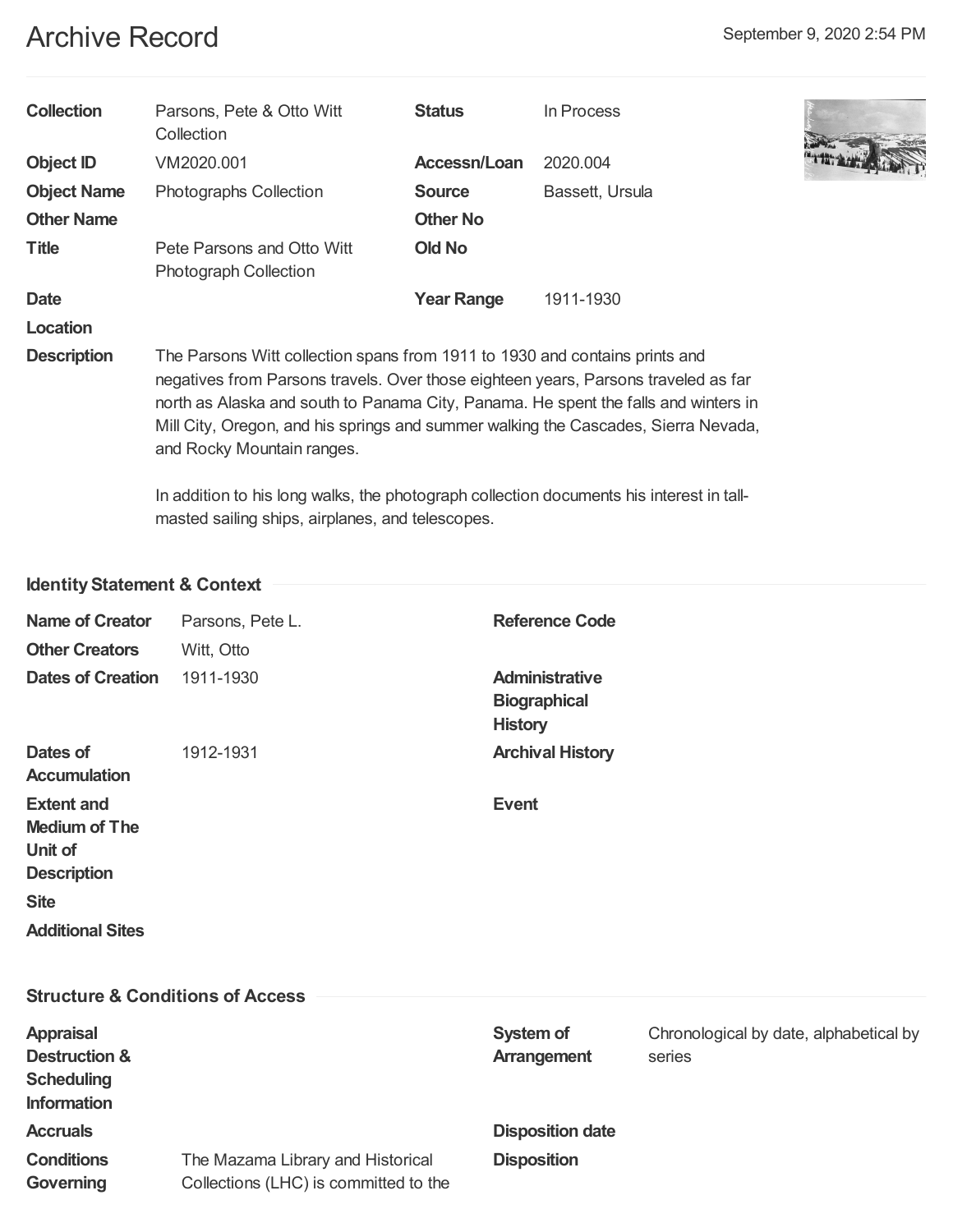| <b>Access</b><br><b>Conditions</b><br><b>Governing</b><br><b>Reproduction</b><br>Copyright<br>Language | principles of providing maximum<br>access and to making research<br>materials available to users on equal<br>and fair terms of access. It is the<br>responsibility of the Mazama LHC to<br>balance the researcher's need for<br>access with the needs for<br>confidentiality of persons,<br>departments, and committees whose<br>activities are reflected in the materials.<br>Consequently, the use of some<br>materials in the Mazama LHC,<br>especially those of recent date, may<br>be subject to restrictions. The<br>Mazama LHC manages two types of<br>restrictions. General Restrictions apply<br>to particular kinds of information or<br>designated classes of materials<br>wherever they may be found among<br>the holdings of the Mazama LHC.<br>Specific Restrictions are specified by<br>the transferring department,<br>committee, or donor and apply to a<br>specific body of materials, sometimes<br>for a specific length of time.<br>Any use of these materials other than<br>for personal research requires the<br>permission of the Mazamas. The<br>organization does not necessarily hold<br>the copyright to everything in its<br>collections. Permissions may be<br>required from other copyright holders. | <b>PhysicalCharacteristics</b><br>& Technical<br><b>Requirements</b><br><b>Finding Aids</b> |                                |
|--------------------------------------------------------------------------------------------------------|------------------------------------------------------------------------------------------------------------------------------------------------------------------------------------------------------------------------------------------------------------------------------------------------------------------------------------------------------------------------------------------------------------------------------------------------------------------------------------------------------------------------------------------------------------------------------------------------------------------------------------------------------------------------------------------------------------------------------------------------------------------------------------------------------------------------------------------------------------------------------------------------------------------------------------------------------------------------------------------------------------------------------------------------------------------------------------------------------------------------------------------------------------------------------------------------------------------------------------|---------------------------------------------------------------------------------------------|--------------------------------|
|                                                                                                        | <b>Allied Materials &amp; Description Control</b>                                                                                                                                                                                                                                                                                                                                                                                                                                                                                                                                                                                                                                                                                                                                                                                                                                                                                                                                                                                                                                                                                                                                                                                  |                                                                                             |                                |
| <b>Existence and</b>                                                                                   | Mazama Library & Historical                                                                                                                                                                                                                                                                                                                                                                                                                                                                                                                                                                                                                                                                                                                                                                                                                                                                                                                                                                                                                                                                                                                                                                                                        | <b>Related Units of</b>                                                                     |                                |
| <b>Location of</b><br><b>Originals</b>                                                                 | Collections                                                                                                                                                                                                                                                                                                                                                                                                                                                                                                                                                                                                                                                                                                                                                                                                                                                                                                                                                                                                                                                                                                                                                                                                                        | <b>Description in this</b><br><b>Repository</b>                                             |                                |
| <b>Existence and</b><br><b>Location of</b><br><b>Copies</b>                                            | Digital access copies with Bassett<br>family; access copies with Barney<br>Mann, author.                                                                                                                                                                                                                                                                                                                                                                                                                                                                                                                                                                                                                                                                                                                                                                                                                                                                                                                                                                                                                                                                                                                                           | <b>Associated</b><br><b>Materials in other</b><br><b>Repositories</b>                       | Oregon City Historical Society |
| <b>Archivist's Name</b>                                                                                | <b>Mathew Brock</b>                                                                                                                                                                                                                                                                                                                                                                                                                                                                                                                                                                                                                                                                                                                                                                                                                                                                                                                                                                                                                                                                                                                                                                                                                | <b>Rules or</b><br><b>Conventions</b>                                                       |                                |

**Descriptions**

**Archivist's Notes Date(s) of**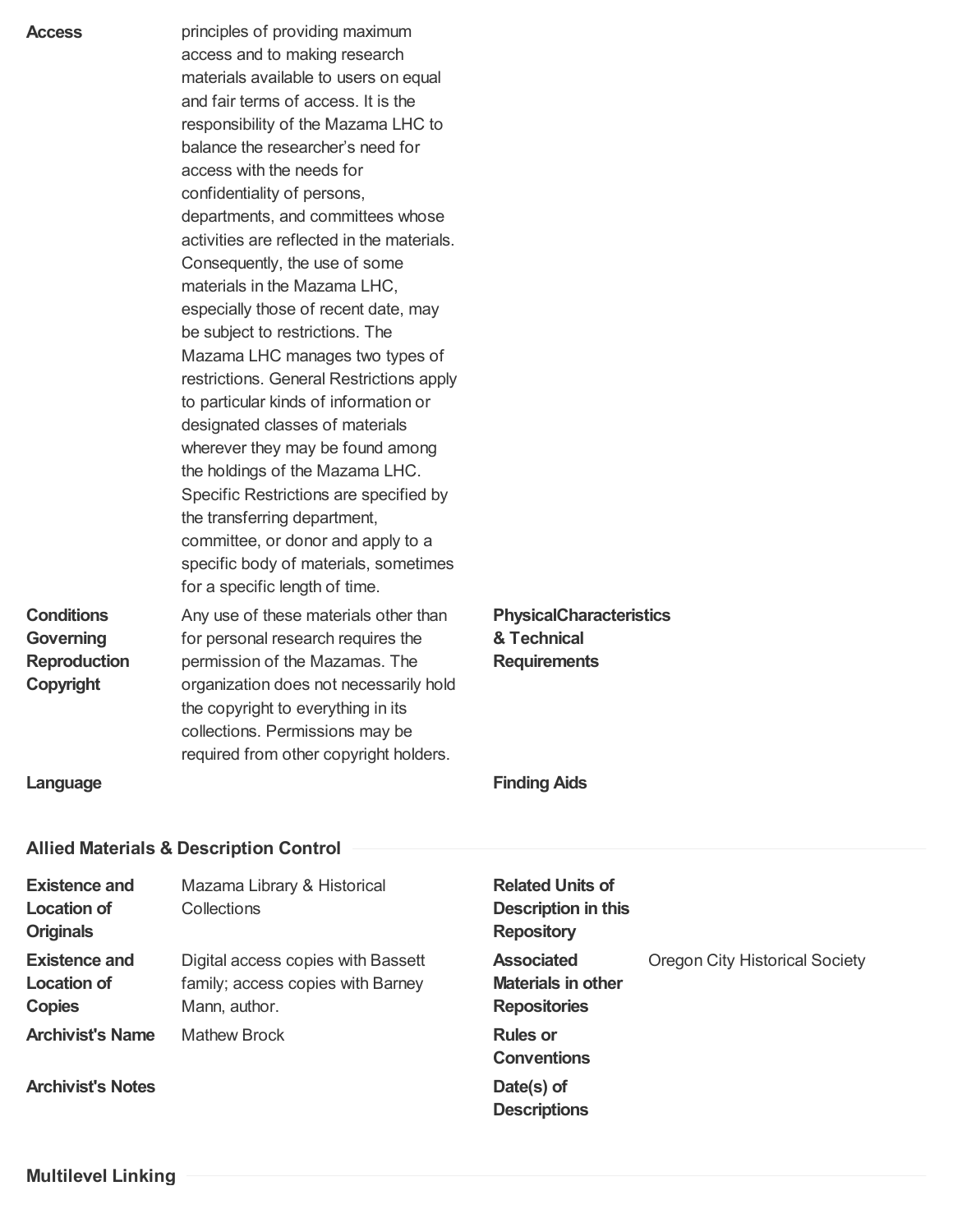#### **Multilevel Linking Level of Description**

# **Parent Record Information Object ID**

#### **Level**

# **Object Name**

#### **Records in Next Lower Level**

| Object ID      | Level         | Object<br>Name                       | <b>Title</b>                                                                      | Description                                                                                                                                                                                                                                                                                                      |
|----------------|---------------|--------------------------------------|-----------------------------------------------------------------------------------|------------------------------------------------------------------------------------------------------------------------------------------------------------------------------------------------------------------------------------------------------------------------------------------------------------------|
| VM2020.001.002 | Series        | Photographs Photograph<br>Collection | Pete Parsons<br>and Otto Witt<br>Collection<br>series 1: 1912-<br>1922            |                                                                                                                                                                                                                                                                                                                  |
| VM2020.001.003 | <b>Series</b> | Photographs<br>Collection            | Pete Parsons<br>and Otto Witt<br>Photograph<br>Collection<br>series 2: 1923       | This series documents Pete Parsons' travels in California in 1923.<br>Specific locations shown in the photos include Mojave Desert,<br>Kings-Kern Divide, Muir Pass, and along Hwy 101 near San Diego.<br>Of special interest is the print of Parsons on the summit of Muir<br>Pass signing the summit register. |
| VM2020.001.004 | Series        | Photographs<br>Collection            | Pete Parsons<br>and Otto Witt<br>Photograph<br>Collection<br>series 3: 1924       | This series contains photographs and negatives from Parsons'<br>travels in 1924. Of particular interest is his trek from Mexico to<br>Canada up the Continental Divide.                                                                                                                                          |
| VM2020.001.005 | Series        | Photographs<br>Collection            | Pete Parsons<br>and Otto Witt<br>Photograph<br>Collection<br>series 4: 1925       | This series documents Pete Parsons' travels in the United States<br>and Canada between 1925 and 1927. Specific locations shown in<br>the prints and negatives include Mill City, Britenbush Hot Springs,<br>Flathead River, Banff Alberta, Bow Lake, Mt Robson, and the<br>Sierra Nevada mountains.              |
| VM2020.001.006 | Series        | Photographs<br>Collection            | Pete Parsons<br>and Otto Witt<br>Photograph<br>Collection<br>series 5: 1926       | This series documents Pete Parsons' travels in the United States<br>and Canada between 1925 and 1927. Specific locations shown in<br>the prints and negatives include Mill City, Britenbush Hot Springs,<br>Flathead River, Banff Alberta, Bow Lake, Mt Robson, and the<br>Sierra Nevada mountains.              |
| VM2020.001.007 | Series        | Photographs<br>Collection            | Pete Parsons<br>and Otto Witt<br>Photograph<br>Collection<br>series 6: 1927       | This series documents Pete Parsons' travels in the United States<br>and Canada in 1927. Specific locations shown in the prints and<br>negatives include                                                                                                                                                          |
| VM2020.001.008 | Series        | Photographs Photograph<br>Collection | Pete Parsons<br>and Otto Witt<br>Collection<br>series 7: 1928-<br>1930            | This series documents Pete Parsons' travels in the United States<br>and Canada between 1928 and 1930. Specific locations are<br>shown in the prints and negatives include                                                                                                                                        |
| VM2020.001.009 | Series        | Photographs<br>Collection            | Pete Parsons<br>and Otto Witt<br>Photograph<br>Collection<br>series 8:<br>undated | This series documents Pete Parsons' travels in the United States<br>and Canada. Specific locations shown in the prints and negatives<br>include                                                                                                                                                                  |

### **Notes, Legal, Provenance**